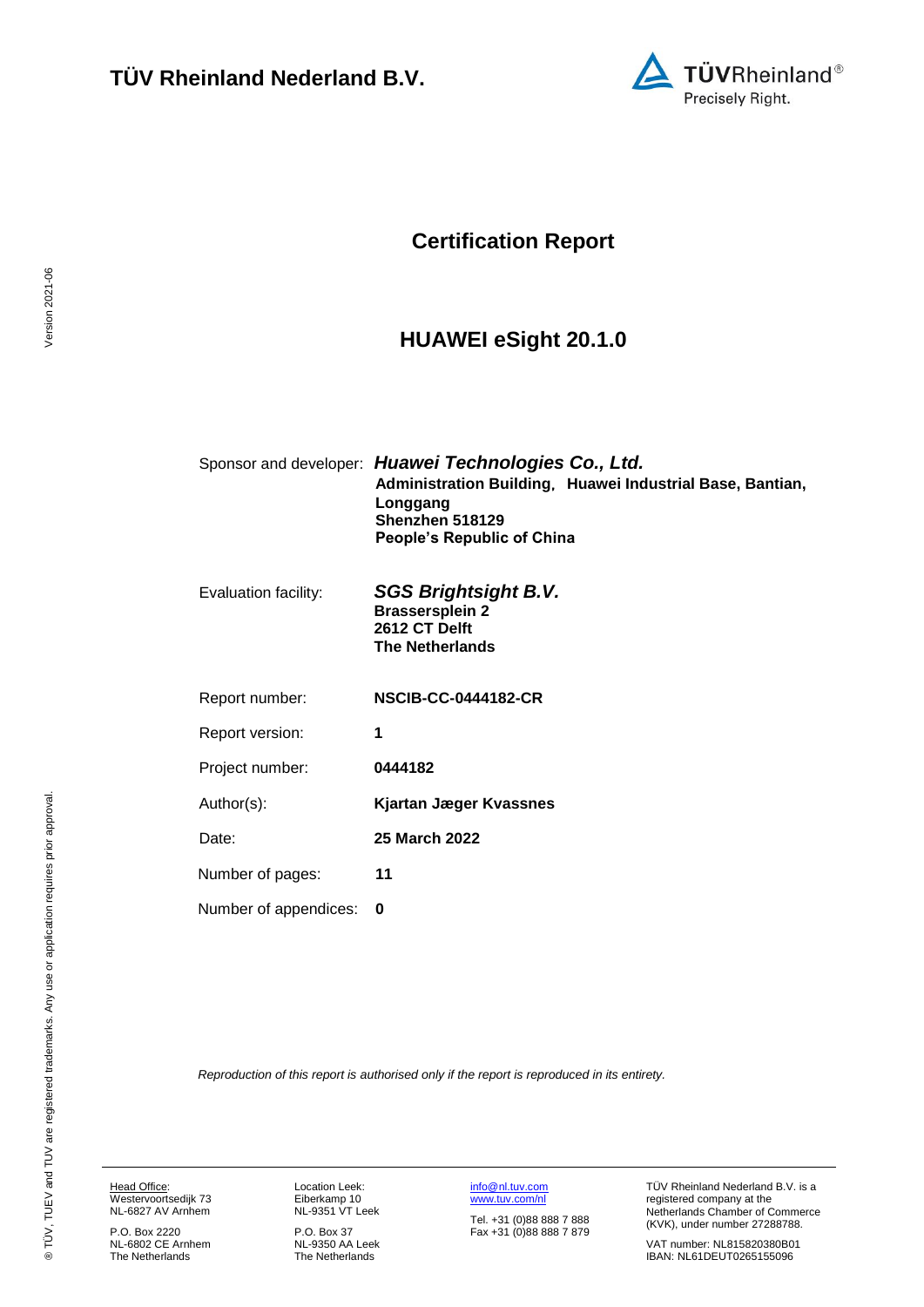

# **CONTENTS**

| <b>Foreword</b>                                                                                                                                          | 3                                          |
|----------------------------------------------------------------------------------------------------------------------------------------------------------|--------------------------------------------|
| <b>Recognition of the Certificate</b>                                                                                                                    | 4                                          |
| International recognition<br>European recognition                                                                                                        | 4<br>$\overline{4}$                        |
| <b>Executive Summary</b><br>1                                                                                                                            | 5                                          |
| <b>Certification Results</b><br>$\mathbf{2}$                                                                                                             | 6                                          |
| 2.1<br>Identification of Target of Evaluation<br>2.2<br><b>Security Policy</b><br>2.3<br>Assumptions and Clarification of Scope<br>2.3.1<br>Assumptions  | 6<br>$\,6$<br>$6\phantom{1}6$<br>$\,6$     |
| 2.3.2<br>Clarification of scope                                                                                                                          | 6                                          |
| Architectural Information<br>2.4<br>2.5<br>Documentation<br><b>IT Product Testing</b><br>2.6<br>2.6.1<br>Testing approach and depth                      | $\overline{7}$<br>$\overline{7}$<br>8<br>8 |
| 2.6.2<br>Independent penetration testing                                                                                                                 | 8                                          |
| 2.6.3<br>Test configuration                                                                                                                              | 8                                          |
| 2.6.4<br><b>Test results</b>                                                                                                                             | 8                                          |
| <b>Reused Evaluation Results</b><br>2.7<br>2.8<br><b>Evaluated Configuration</b><br><b>Evaluation Results</b><br>2.9<br>2.10<br>Comments/Recommendations | 9<br>$\boldsymbol{9}$<br>9<br>9            |
| <b>Security Target</b><br>3                                                                                                                              | 10                                         |
| <b>Definitions</b><br>4                                                                                                                                  | 10                                         |
| <b>Bibliography</b><br>5                                                                                                                                 | 11                                         |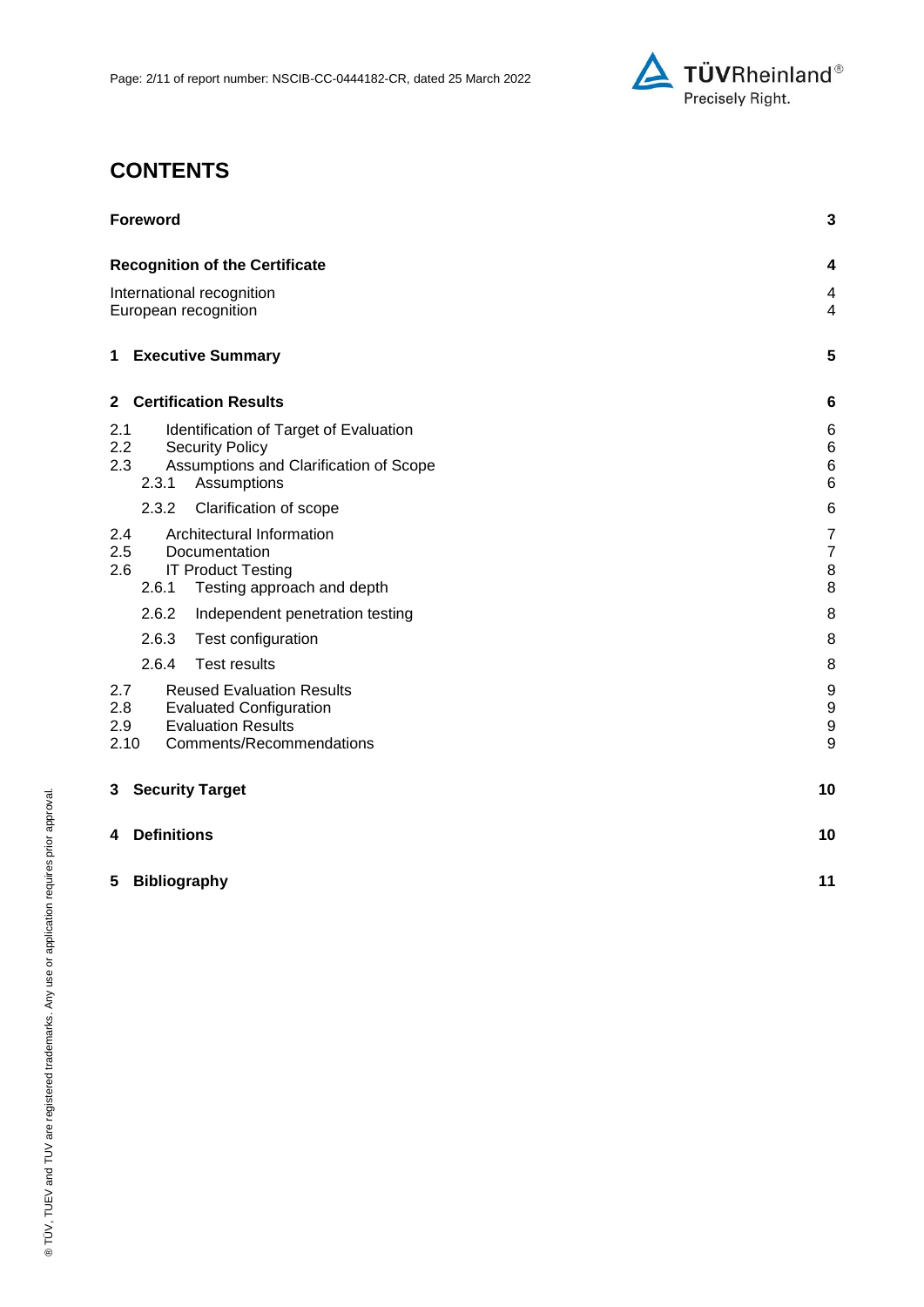

## **Foreword**

The Netherlands Scheme for Certification in the Area of IT Security (NSCIB) provides a third-party evaluation and certification service for determining the trustworthiness of Information Technology (IT) security products. Under this NSCIB, TÜV Rheinland Nederland B.V. has the task of issuing certificates for IT security products, as well as for protection profiles and sites.

Part of the procedure is the technical examination (evaluation) of the product, protection profile or site according to the Common Criteria assessment guidelines published by the NSCIB. Evaluations are performed by an IT Security Evaluation Facility (ITSEF) under the oversight of the NSCIB Certification Body, which is operated by TÜV Rheinland Nederland B.V. in cooperation with the Ministry of the Interior and Kingdom Relations.

An ITSEF in the Netherlands is a commercial facility that has been licensed by TÜV Rheinland Nederland B.V. to perform Common Criteria evaluations; a significant requirement for such a licence is accreditation to the requirements of ISO Standard 17025 "General requirements for the accreditation of calibration and testing laboratories".

By awarding a Common Criteria certificate, TÜV Rheinland Nederland B.V. asserts that the product or site complies with the security requirements specified in the associated (site) security target, or that the protection profile (PP) complies with the requirements for PP evaluation specified in the Common Criteria for Information Security Evaluation. A (site) security target is a requirements specification document that defines the scope of the evaluation activities.

The consumer should review the (site) security target or protection profile, in addition to this certification report, to gain an understanding of any assumptions made during the evaluation, the IT product's intended environment, its security requirements, and the level of confidence (i.e., the evaluation assurance level) that the product or site satisfies the security requirements stated in the (site) security target.

Reproduction of this report is authorised only if the report is reproduced in its entirety.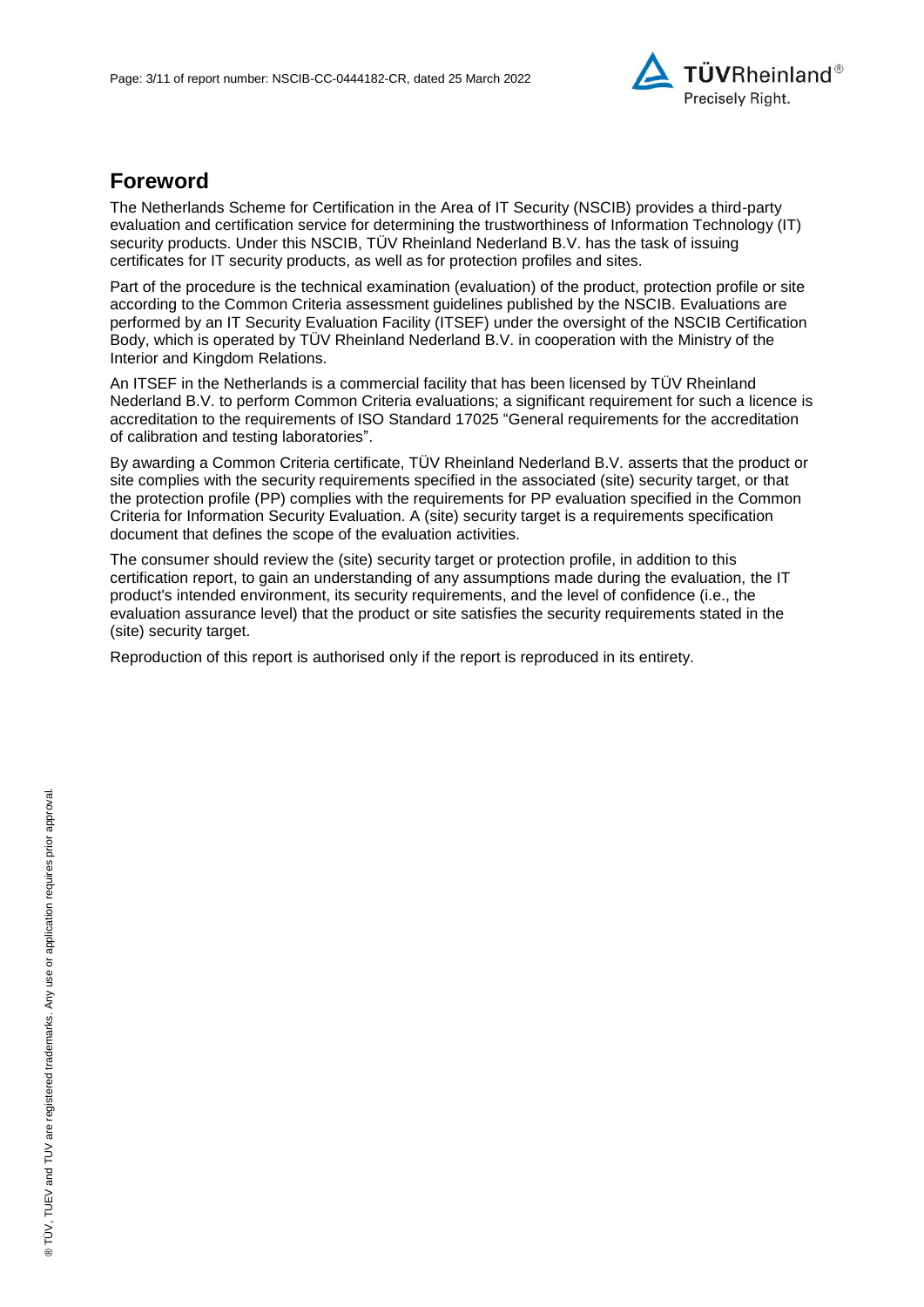

## **Recognition of the Certificate**

The presence of the Common Criteria Recognition Arrangement (CCRA) and the SOG-IS logos on the certificate indicates that this certificate is issued in accordance with the provisions of the CCRA and the SOG-IS Mutual Recognition Agreement (SOG-IS MRA) and will be recognised by the participating nations.

#### **International recognition**

The CCRA was signed by the Netherlands in May 2000 and provides mutual recognition of certificates based on the Common Criteria (CC). Since September 2014 the CCRA has been updated to provide mutual recognition of certificates based on cPPs (exact use) or STs with evaluation assurance components up to and including EAL2+ALC\_FLR.

For details of the current list of signatory nations and approved certification schemes, see [http://www.commoncriteriaportal.org.](http://www.commoncriteriaportal.org/)

#### **European recognition**

The SOG-IS MRA Version 3, effective since April 2010, provides mutual recognition in Europe of Common Criteria and ITSEC certificates at a basic evaluation level for all products. A higher recognition level for evaluation levels beyond EAL4 (respectively E3-basic) is provided for products related to specific technical domains. This agreement was signed initially by Finland, France, Germany, The Netherlands, Norway, Spain, Sweden and the United Kingdom. Italy joined the SOG-IS MRA in December 2010.

For details of the current list of signatory nations, approved certification schemes and the list of technical domains for which the higher recognition applies, see [https://www.sogis.eu.](https://www.sogis.eu/)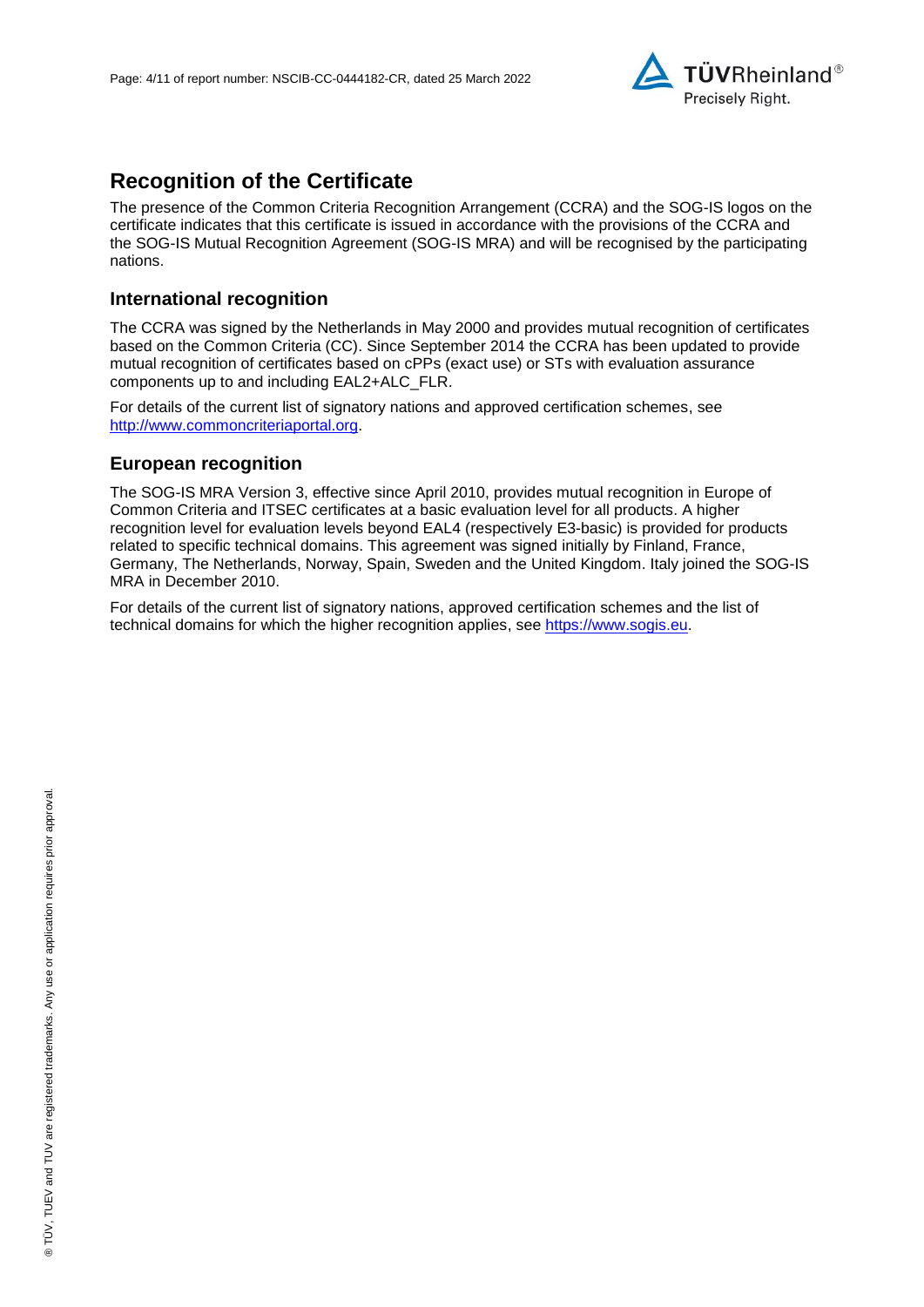

## **1 Executive Summary**

<span id="page-4-2"></span>This Certification Report states the outcome of the Common Criteria security evaluation of the [HUAWEI eSight 20.1.0.](#page-0-3) The developer of the [HUAWEI eSight 20.1.0](#page-0-3) is [Huawei Technologies Co., Ltd.](#page-0-4) located in People's Republic of China and they also act as the sponsor of the evaluation and certification A Certification Report is intended to assist prospective consumers when judging the suitability of the IT security properties of the product for their particular requirements.

The TOE is a software system based on a cloud platform providing cloud network management, located at the management and control layer of the cloud-based network. The TOE is an integrated Operation and Maintenance (O&M) management solution for enterprises. It centrally manages servers, storage devices, switches, routers, and firewalls and provides a diverse range of functions for enterprise ICT infrastructure, such as automatic configuration and deployment, visualized fault diagnosis, and intelligent capacity analysis. The TOE is a software solution which is deployed at the management and control layer of a cloud-based network.

The TOE has been evaluated by SGS Brightsight B.V. located in Delft, The Netherlands. The evaluation was completed on 25 March 2022 with the approval of the ETR. The certification procedure has been conducted in accordance with the provisions of the Netherlands Scheme for Certification in the Area of IT Security *[NSCIB]*.

The scope of the evaluation is defined by the security target *[ST]*, which identifies assumptions made during the evaluation, the intended environment for the [HUAWEI eSight 20.1.0,](#page-0-3) the security requirements, and the level of confidence (evaluation assurance level) at which the product is intended to satisfy the security requirements. Consumers of the [HUAWEI eSight 20.1.0](#page-0-3) are advised to verify that their own environment is consistent with the security target, and to give due consideration to the comments, observations and recommendations in this certification report.

<span id="page-4-0"></span>The results documented in the evaluation technical report *[ETR]* <sup>1</sup> for this product provide sufficient evidence that the TOE meets the EAL4 augmented (EA[L4+](#page-4-0)) assurance requirements for the evaluated security functionality. This assurance level is augmented with ALC\_FLR.2. (Flaw reporting procedures).

<span id="page-4-1"></span>The evaluation was conducted using the Common Methodology for Information Technology Security Evaluation, Version 3.1 Revision 5 *[CEM]* for conformance to the Common Criteria for Information Technology Security Evaluation, Version 3.1 Revision [5](#page-4-1) *[CC]* (Parts I, II and III).

TÜV Rheinland Nederland B.V., as the NSCIB Certification Body, declares that the evaluation meets all the conditions for international recognition of Common Criteria Certificates and that the product will be listed on the NSCIB Certified Products list. Note that the certification results apply only to the specific version of the product as evaluated.

l

<sup>1</sup> The Evaluation Technical Report contains information proprietary to the developer and/or the evaluator, and is not available for public review.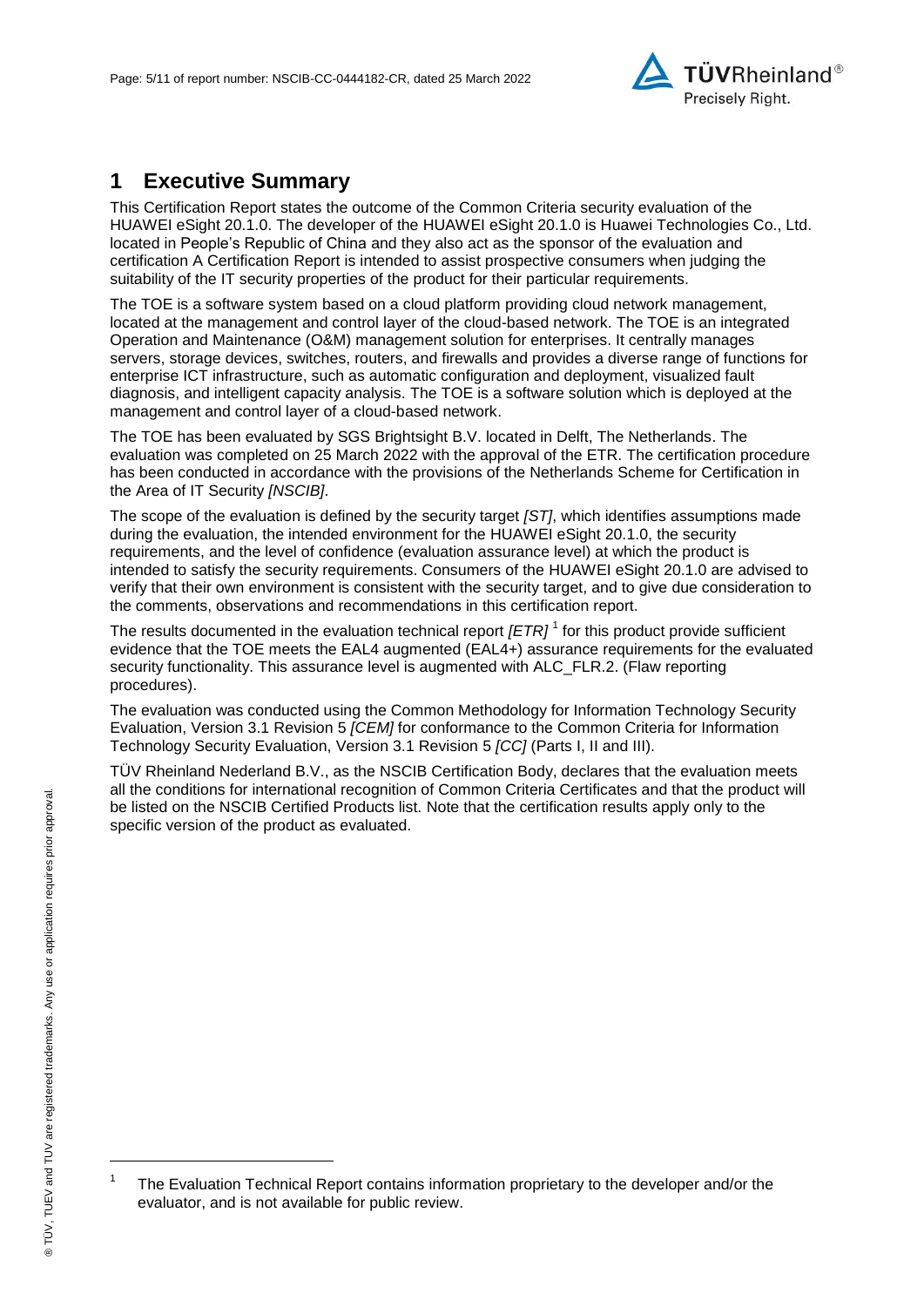

## **2 Certification Results**

### *2.1 Identification of Target of Evaluation*

The Target of Evaluation (TOE) for this evaluation is the [HUAWEI eSight 20.1.0](#page-0-3) from [Huawei](#page-0-4)  [Technologies Co., Ltd.](#page-0-4) located in [People's Republic of China.](#page-4-2)

The TOE is comprised of the following main components:

| <b>Delivery</b><br>item type | <b>Identifier</b> | <b>Version</b> |
|------------------------------|-------------------|----------------|
| Software                     | Huawei eSight     | 20.1.0         |

In the certified configuration, the TOE supports multi-node cluster with dual (network) plane deployment.

To ensure secure usage a set of guidance documents is provided, together with the [HUAWEI eSight](#page-0-3)  [20.1.0.](#page-0-3) For details, see section [2.5](#page-6-0) ["Documentation"](#page-6-0) of this report.

### *2.2 Security Policy*

eSight can be deployed in a single-node system or in a cluster and provides open interfaces for interconnection and integration with upper-layer OSS or third-party systems. Simplified, automated, and intelligent O&M improve O&M efficiency.

The major security features of eSight that are subject to evaluation are:

- User management
- Authentication
- Access control
- Communication security
- User session management
- Auditing
- Security management function
- Cryptographic functions.

#### *2.3 Assumptions and Clarification of Scope*

#### **2.3.1 Assumptions**

The assumptions defined in the Security Target are not covered by the TOE itself. These aspects lead to specific Security Objectives to be fulfilled by the TOE-Environment. For detailed information on the security objectives that must be fulfilled by the TOE environment, see section 4.2 of the *[ST]*.

#### **2.3.2 Clarification of scope**

The evaluation did not reveal any threats to the TOE that are not countered by the evaluated security functions of the product.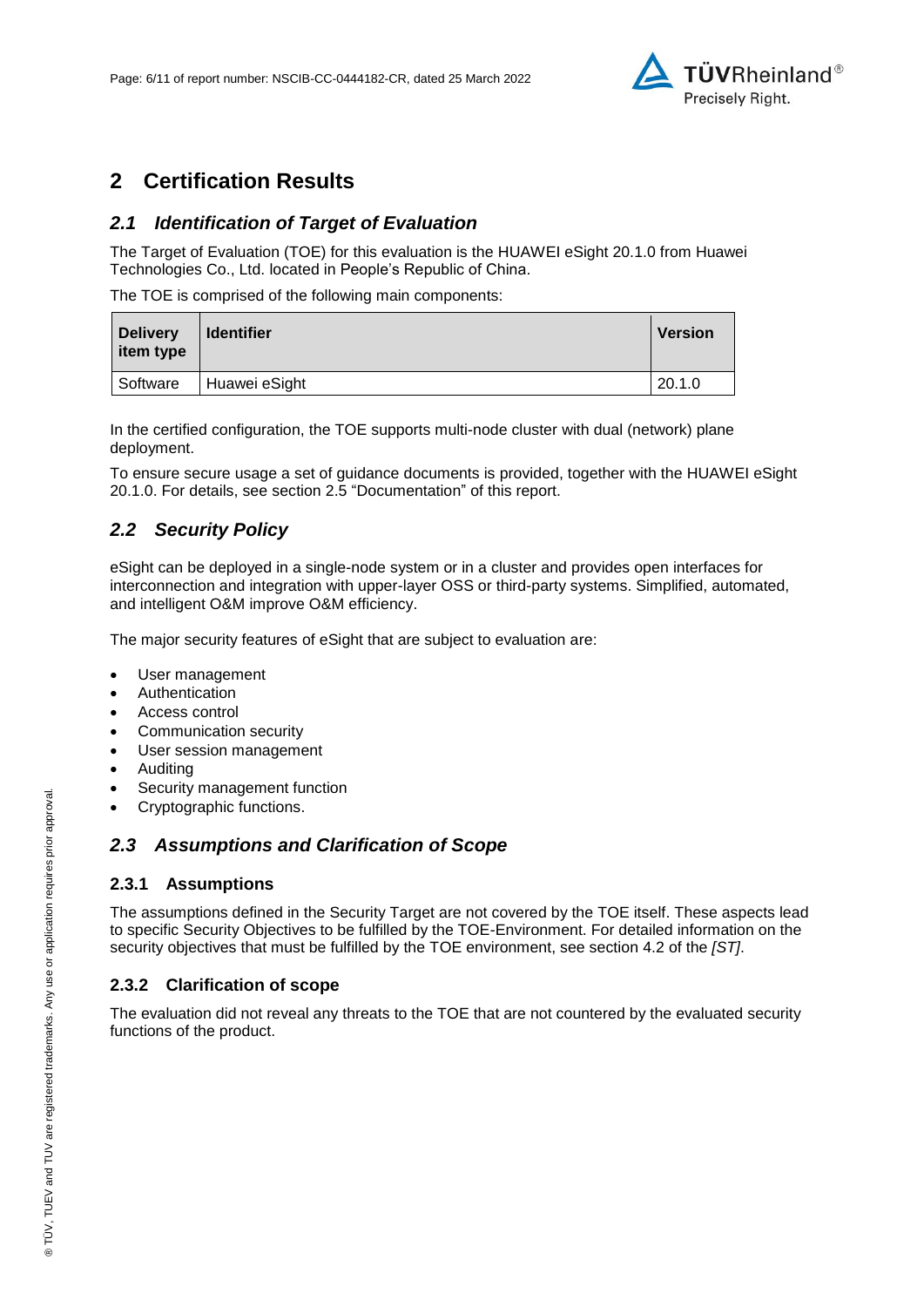



### *2.4 Architectural Information*

The TOE logical architecture consists of two independent planes, and each plane consists of a number of subsystems and modules:

- Management plane: The plane that is responsible to manage the TOE itself. It consists the following subsystems:
	- Security subsystem: Responsible for providing the security features of the TOE (I&A, communication security, security management, certification management, key management, and audit logs).
	- Management subsystem: Functional subsystem to perform management tasks of the TOE, such as performing the backup or monitoring the system usage.
- O&M Plane: The plane that is responsible for providing main functionalities of the TOE, that is, managing the network elements (NE). It consists of the following subsystems:
	- NBI subsystem: Provides north bound interfaces (e.g. SNMPv3, RESTAPI, etc.) to the north bound device OSS (Operation Support System).
	- Security subsystem: Responsible for providing the security features of the TOE (I&A, communication security, security management, certification management, key management, and audit logs).
	- O&M subsystem: Provides the business functionalities for the TOE to manage the network elements.
	- SBI subsystem: Provides access channels and secure channels for the TOE and NEs to communicate in a protected manner.

### <span id="page-6-0"></span>*2.5 Documentation*

The following documentation is provided with the product by the developer to the customer:

| <b>Identifier</b>                                                        | <b>Version</b> |
|--------------------------------------------------------------------------|----------------|
| CC HUAWEI eSight 20.1.0 Installation Guide, dated 7 January 2022         | 1.1            |
| CC HUAWEI eSight 20.1.0 Security Management Guide, dated 14 January 2022 | 1.3            |
| CC HUAW EI eSight 20.1 Product Documentation, dated 14 January 2022      | 0.9            |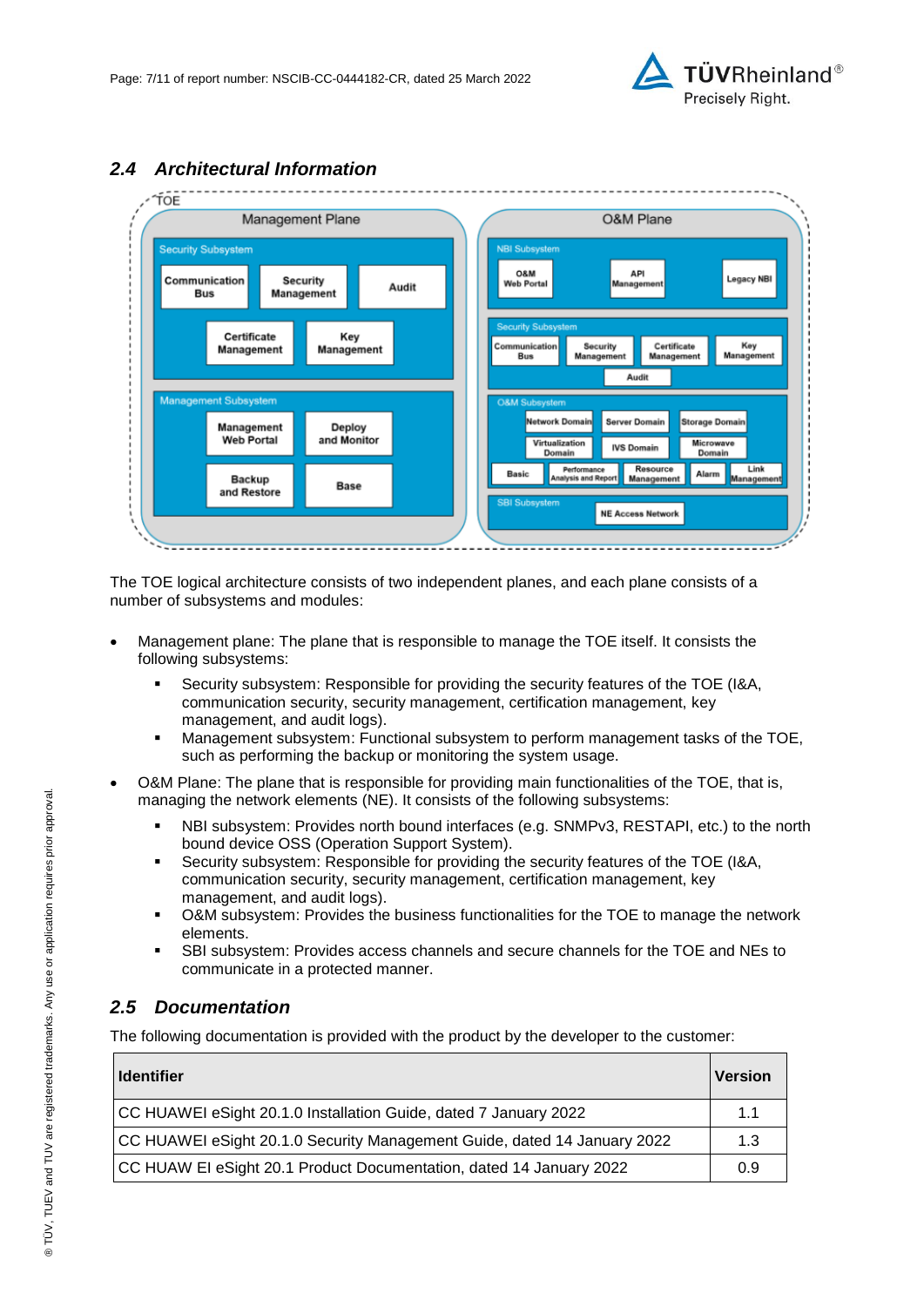

### *2.6 IT Product Testing*

Testing (depth, coverage, functional tests, independent testing): The evaluators examined the developer's testing activities documentation and verified that the developer has met their testing responsibilities.

#### **2.6.1 Testing approach and depth**

The developer test approach is summarized as follows:

- The test cases are divided into five chapters that cover:
	- o All TSFIs
	- o All Subsystems and subsystem interactions
- Four chapters map to the four TSFI categories
- One chapter maps to the cryptographic operations performed on the TOE

As all SFRs are tested, therefore the complete TSF is tested.

#### **2.6.2 Independent penetration testing**

To identify potential vulnerabilities the evaluator performed the following activities:

- SFR design analysis: Based on the information obtained in the evaluation evidence, the SFR implementation details were examined. The aspects described in CEM annex B were considered. During this examination several potential vulnerabilities were identified.
- Additional security analysis: When the implementation of the SFR was understood, a coverage check was performed on the relevant aspects of all SFRs. This expanded the list of potential vulnerabilities.
- Scanning the TOE using the applicable vulnerability scanning tools (e.g., NMAP, NESSUS) to collect information about the TOE and identify potential vulnerabilities.
- Public vulnerability search: The evaluator performed public domain vulnerability search based on the TOE name, TOE type, and identified 3rd party security relevant libraries and/or services. Several additional potential vulnerabilities were identified during a search in the public domain.
- The potential vulnerabilities identified were analysed, and some of the potential vulnerabilities were concluded not exploitable within in the Enhanced-Basic attack potential or covered by guidance. For remaining potential vulnerabilities, penetration tests were devised.

The total test effort expended by the evaluators was 4 days. During that test campaign, 100% of the total time was spent on logical tests.

#### **2.6.3 Test configuration**

For testing, eSight 20.1.0 deployed in multi-node cluster with single (network) plane.

The evaluator assessed that from testing perspective there was no difference whether the TOE is deployed in a single-plane or a dual-plane configuration as the network plane configuration is the configuration in the environment and has no effect on the operation of the TOE itself. Thus the test results achieved using a single plane are identical to testing using dual plane.

#### **2.6.4 Test results**

The testing activities, including configurations, procedures, test cases, expected results and observed results are summarised in the *[ETR]*, with references to the documents containing the full details.

The developer's tests and the independent functional tests produced the expected results, giving assurance that the TOE behaves as specified in its *[ST]* and functional specification.

No exploitable vulnerabilities were found with the independent penetration tests.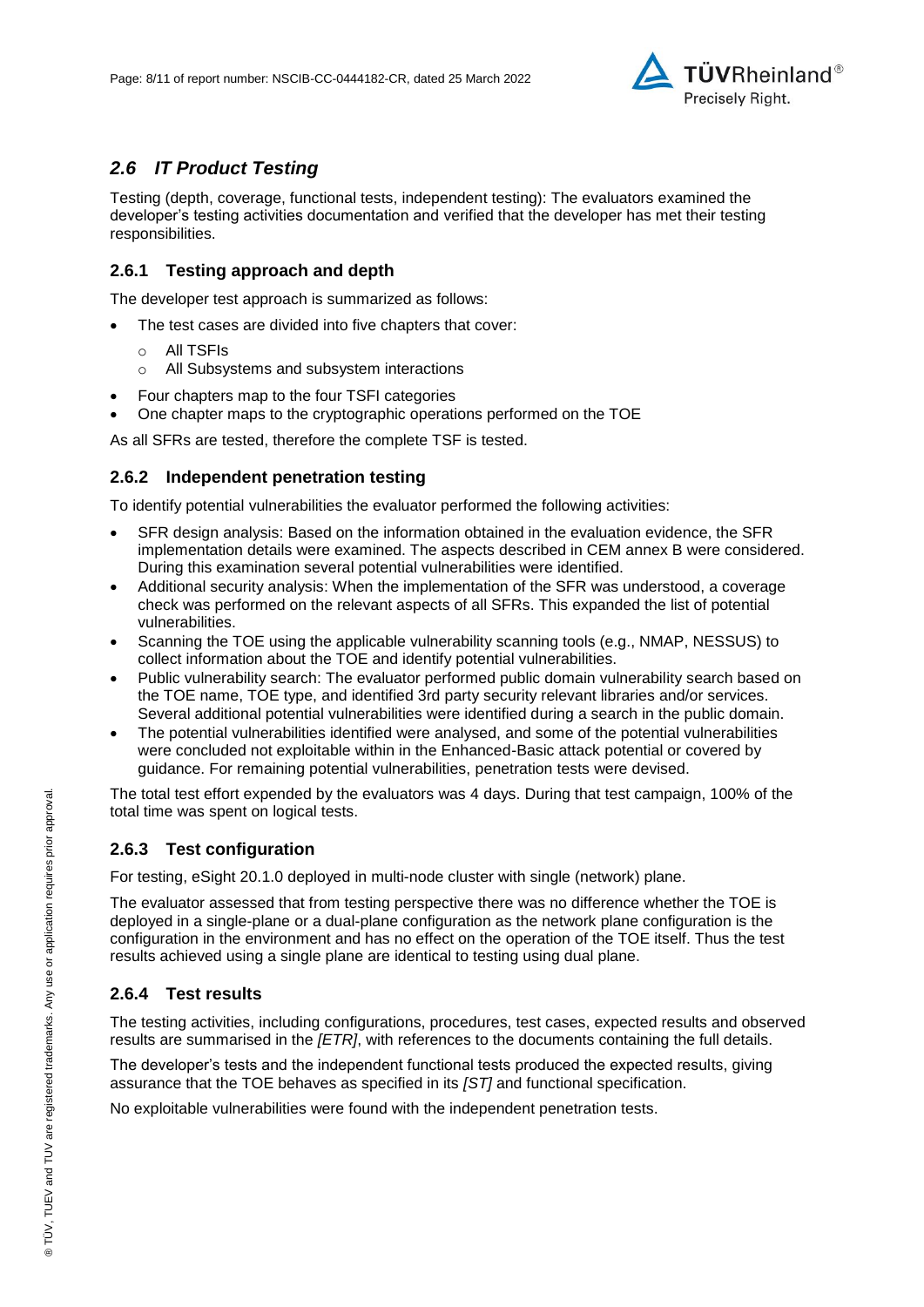

### *2.7 Reused Evaluation Results*

There has been extensive reuse of the ALC aspects for the sites involved in the development and production of the TOE, by use of three site audits as reported in CC-20-0132791 *[CR\_0132791]*, and two site audits as reported in CC-21-0351632 *[CR\_0351632]* and CC-22-0448219 *[CR\_0448219]*.

No sites have been visited as part of this evaluation.

#### *2.8 Evaluated Configuration*

The TOE is defined uniquely by its name and version number [HUAWEI eSight 20.1.0.](#page-0-3)

#### *2.9 Evaluation Results*

The evaluation lab documented their evaluation results in the *[ETR]*, which references an ASE Intermediate Report and other evaluator documents.

The verdict of each claimed assurance requirement is "**Pass**".

Based on the above evaluation results the evaluation lab concluded the [HUAWEI eSight 20.1.0,](#page-0-3) to be **CC Part 2 conformant, CC Part 3 conformant**, and to meet the requirements of **EAL [4](#page-4-0) augmented with ALC\_FLR.2**. This implies that the product satisfies the security requirements specified in Security Target *[ST]*.

### *2.10 Comments/Recommendations*

The user guidance as outlined in section [2.5](#page-6-0) ["Documentation"](#page-6-0) contains necessary information about the usage of the TOE. Certain aspects of the TOE's security functionality, in particular the countermeasures against attacks, depend on accurate conformance to the user guidance of both the software and the hardware part of the TOE. There are no particular obligations or recommendations for the user apart from following the user guidance. Please note that the documents contain relevant details concerning the resistance against certain attacks.

In addition, all aspects of assumptions, threats and policies as outlined in the Security Target not covered by the TOE itself must be fulfilled by the operational environment of the TOE.

The customer or user of the product shall consider the results of the certification within his system risk management process. For the evolution of attack methods and techniques to be covered, the customer should define the period of time until a re-assessment for the TOE is required and thus requested from the sponsor of the certificate.

The strength of the cryptographic algorithms and protocols was not rated in the course of this evaluation. This specifically applies to the following proprietary or non-standard algorithms, protocols and implementations: none.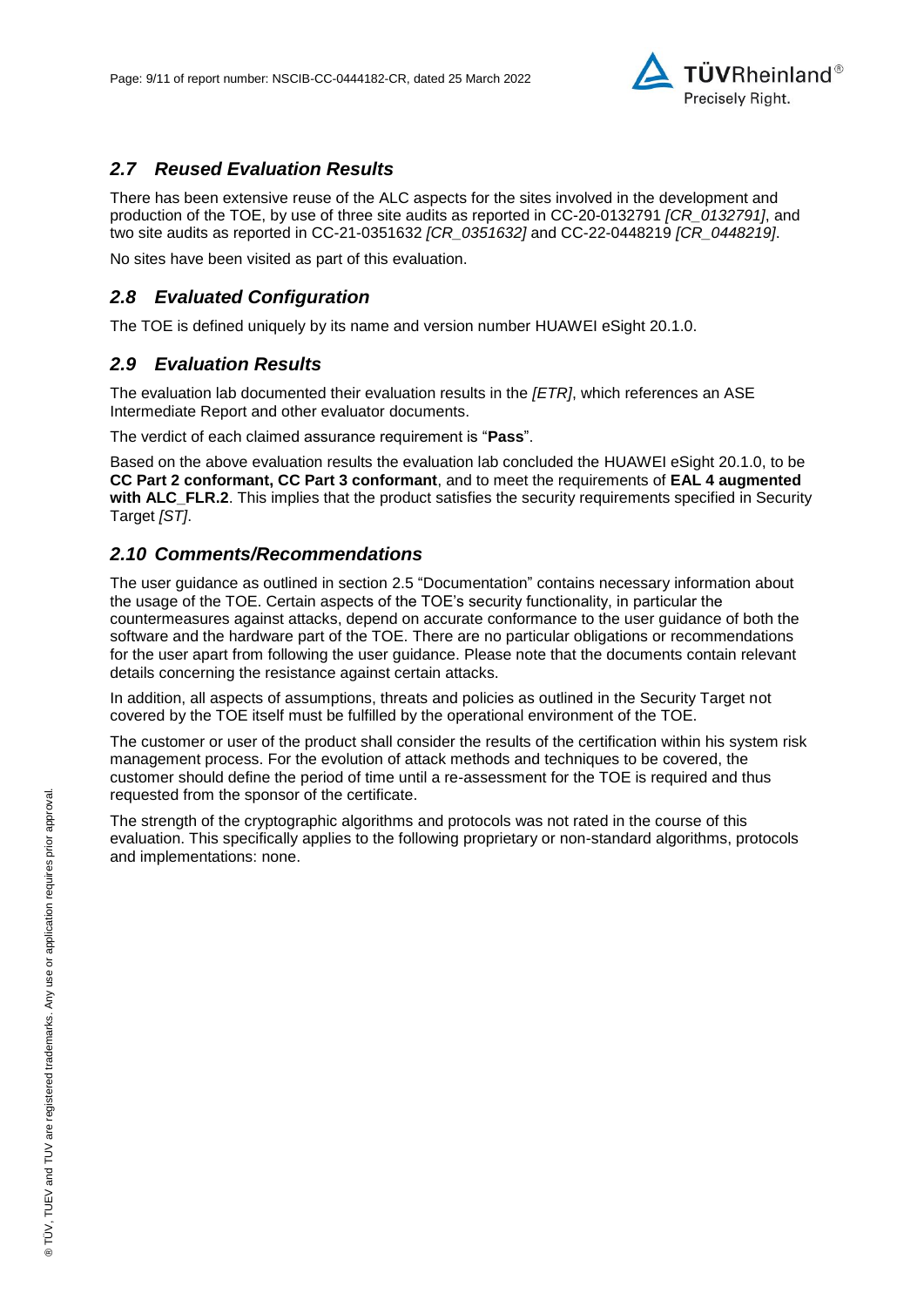

# **3 Security Target**

The CC HUAWEI eSight 20.1.0 - [Security Target, Version 2.1, 17 March 2022](#page-10-0) *[ST]* is included here by reference.

## **4 Definitions**

This list of acronyms and definitions contains elements that are not already defined by the CC or CEM:

| <b>ICT</b>   | Information and Communication Technology                        |
|--------------|-----------------------------------------------------------------|
| IT           | Information Technology                                          |
| <b>ITSEF</b> | <b>IT Security Evaluation Facility</b>                          |
| JIL          | Joint Interpretation Library                                    |
| NE.          | Network Element                                                 |
| <b>NSCIB</b> | Netherlands Scheme for Certification in the area of IT Security |
| O&M          | Operations and Maintenance                                      |
| <b>OSS</b>   | <b>Operations Support System</b>                                |
| <b>PP</b>    | <b>Protection Profile</b>                                       |
| <b>TOE</b>   | Target of Evaluation                                            |